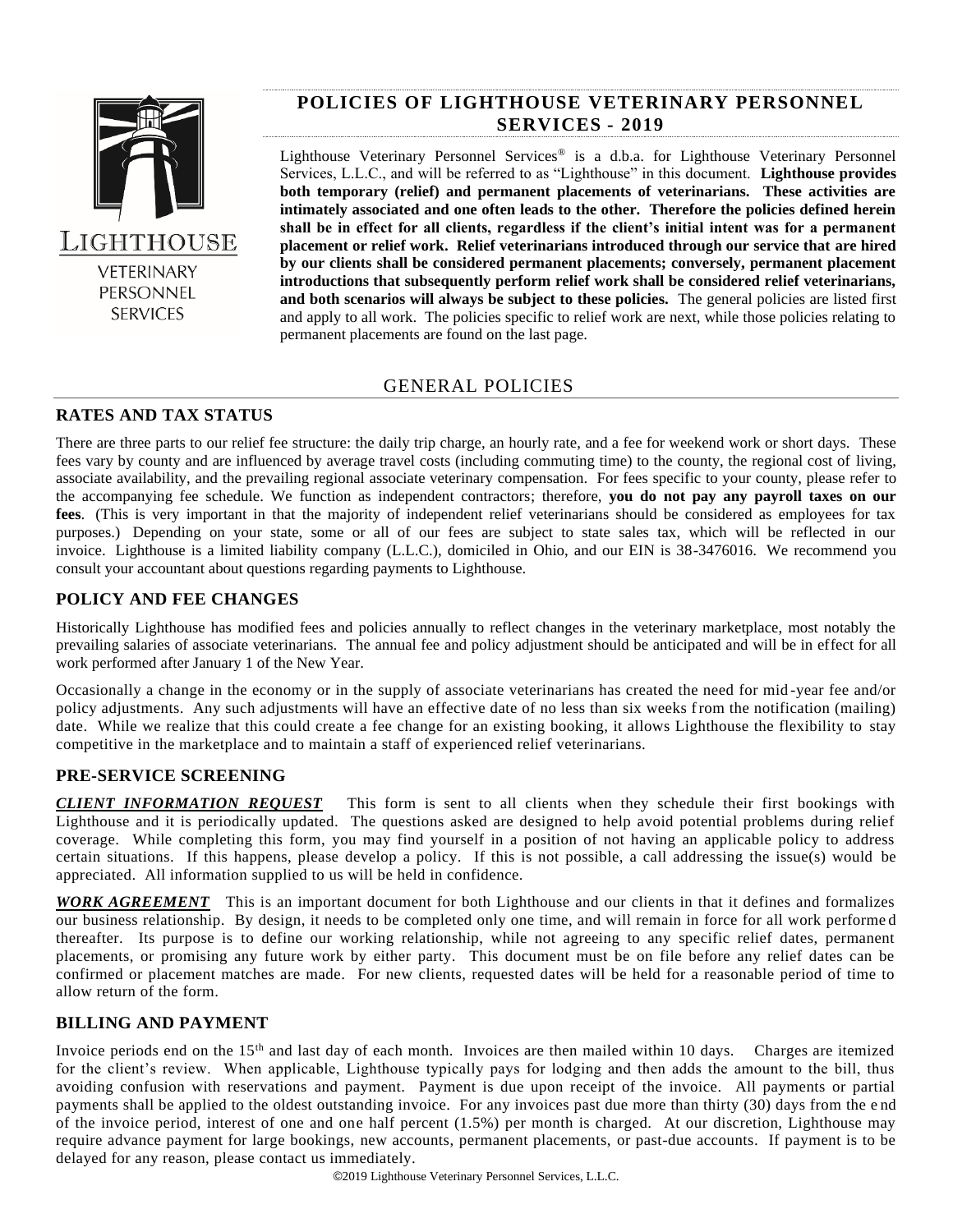### **BASIC BILLING POLICIES**

- 1. Minimum billing policies are as follows:
	- 7 hour minimum billing Monday through Friday\*
	- 4 hour minimum billing on Saturdays
	- 8 hour minimum billing on Sundays and holidays

\*We may be able to accommodate requests for shorter weekdays. A surcharge equivalent to 1 hour of relief work would apply.

- 2. Trip Fees: In addition to the hourly rate there is a daily trip fee specific to the county in which the veterinary facility is located. **It is important to note that the trip fee relates only to the location of the facility. Even when it is necessary to bring an associate from a distant area, the trip fee does not increase.**
- 3. Weekend Surcharge: A daily fee will be added to any work done on Saturday or Sunday. This charge is the equivalent of 1 hour of relief work.
- 4. Lunch Breaks: Lighthouse recommends a one hour unpaid break for lunch on any relief shift that is longer than 5 continuous hours. The **maximum** length for an unpaid lunch is 1 hour. Regardless of the day of the week, when a lunch break is taken there is a 7 hour minimum billing.
- 5. Holidays: Lighthouse veterinarians are usually available for holiday work. Holidays include Christmas, New Year's Day, and Thanksgiving, which are charged double time, and Memorial Day, Easter Sunday, Labor Day, and the Fourth of July which are charged time and one-half. The holiday multiple applies to the hourly rate, trip charge, and Weekend Surcharge when applicable. Please call the Lighthouse office for furt her information.
- 6. Emergency Clinics: A separate fee structure applies to emergency clinics. Please call the office for further information.
- 7. Mixed or large animal coverage may be available by special arrangement. Please contact the office for information.
- 8. See the following sections for billing policies applicable to special situations.

#### **SCHEDULING**

Bookings are accepted on a first-come, first-served basis. Once Lighthouse has committed a doctor to your practice, no further confirmation is required; however, we routinely send a schedule confirmation by the end of the work day. Lighthouse may require accounts to be current before accepting additional bookings.

Availability for a given period may be discussed upon request. This information will chang e (sometimes rapidly) as additional bookings occur. To minimize the inconvenience that can arise from changes in our availability, prompt booking is recommended once your relief requirements have been established. In the event that your relief needs are flexible, we suggest that you contact Lighthouse before finalizing your other commitments. We work with a large number of clients in this way, particularly concerning vacation timing.

A specific veterinarian is assigned to a clinic about two weeks prior to the booking. Updated schedules noting assignments ar e sent twice monthly via email or fax. Occasionally, assignments may change inside of the two week period. Please feel free to call and confirm assignments inside of two weeks. Two or more veterinarians are often used to accommodate multiple day requests due to part-time availability and logistical constraints. If having a specific veterinarian is an important issue, please inform us when scheduling. In the instance of specific doctor requests, an adjustment in the daily trip fee *may* be necessary to offset an increase in overall expenses.

# **CLINICAL POLICIES**

Lighthouse prides itself on flexibility to work within a client's existing system. We have a set of recommendations regarding outpatient scheduling, lunch breaks, record keeping, etc., that are contained in *How to Use Lighthouse.* Experience has shown that embracing these recommendations will enhance the overall relief experience even when doing so necessitates minor changes to a clinic's normal operating pattern. Lighthouse also has certain minimum surgical requirements that are easily me t in the majority of our clients' clinics. Details of these requirements will be provide d upon request.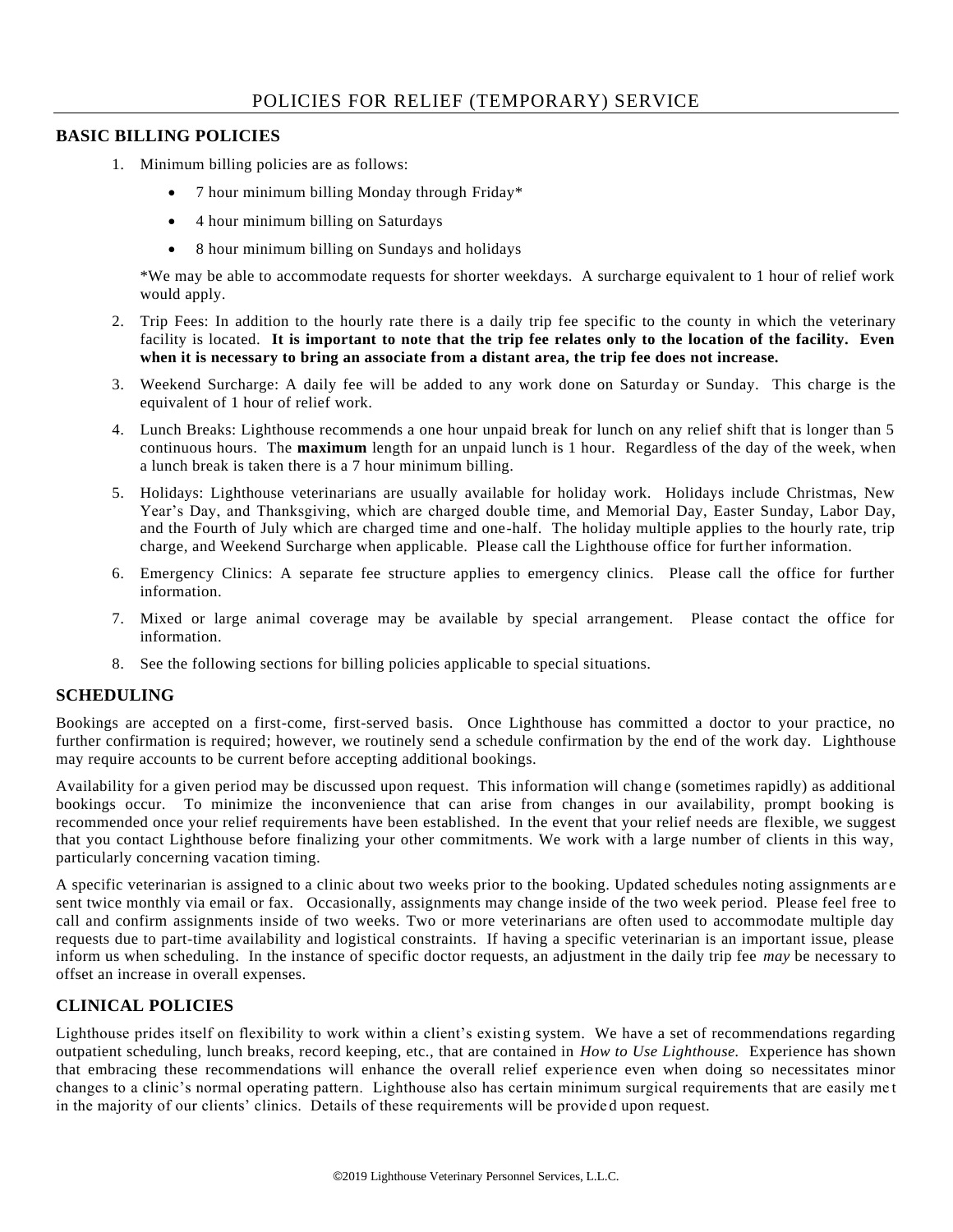### **OVERNIGHT STAYS**

Occasionally the need arises for overnight stays at a practice location, usually due to a remote location. In these instance s, the associate will stay at a hotel of reasonable quality. If mutually agreeable, they may stay at the home of the practitioner, assuming they will be the only person in residence at the time. Living quarters at the clinic are a viable option, but must be reasonably furnished and afford adequate privacy in the opinion of the Lighthouse associate.

Assuming a remote location is the reason for the stay, the trip charge listed is applicable to the first day in a series of consecutively booked days. The counties where this policy applies are marked by an asterisk on the fee schedule. (Occasionally, other unmarked counties may qualify depending on the season and work hours requested.) After the initial day, the trip charge will be \$35.00 per day plus the cost of the local accommodations along with the cost of the local commute as determined by the I.R.S. reimbursement rate.

Lighthouse does not book its associates for consecutive overnight stays that exceed a week (six nights) away from their homes. Coverage that exceeds one week will entail a rotation of our veterinarians and another first day trip char ge. Please request an estimate at the time of scheduling if this situation applies to your relief needs.

#### **CANCELLATION**

Should a relief day be cancelled by either the relief client or Lighthouse, there is no truly adequate way to replace revenue s lost for the day. It is difficult to assess the damages caused by cancellations as both parties have ways to mitigate costs. Any attempt to calculate actual damages would be time consuming, adversarial, and frequently inaccurate. As such, both parties agree that while a cancellation fee is not a perfect solution, it is a practical and mutually acceptable remedy for loss due to cancellation.

**Client Cancellations**: A cancellation fee of \$200.00 per day has been adopted for any cancellation received after 5:00 PM of the regular business day that is 2 weeks before the booking. Example: A scheduling for January 30<sup>th</sup> needs to be cancelled before 5:00 PM on January 16<sup>th</sup> to avoid the cancellation fee. Client cancellations are not accepted after 5:00 PM on the regular business day immediately preceding a booking. Note: Some days are rescheduled; this helps us keep the cancellation fee at a reasonable level, so if the need arises to cancel a relief booking, please call immediately. *(Emergency Clinics have a separate cancellation policy. Refer to Emergency Clinic Relief Service Policies.)*

**Lighthouse Cancellations**: Lighthouse does not overbook, and our relief associates are selected with dependability in mind. Unfortunately, personal emergencies, sickness, transportation, and weather problems, as well as the rare communication or system breakdown, do occur and may require cancellation of relief coverage on short notice. In the unlikely event that any of the aforementioned scheduling problems occur with less than two weeks' notice, Lighthouse will credit the client's account with the same \$200.00 per day fee.

#### **PROMPTNESS**

Punctuality and responsibility are among the most important criteria used when selecting Lighthouse veterinarians. Because of this, there are few problems with late arrival times. Unfortunately, weather conditions and traffic congestion can cause delays. It is suggested **that at least 15 minutes be allowed before calling our office if a Lighthouse doctor is late**. **Every attempt will be made to contact you should it appear that the Lighthouse veterinarian is going to be more than 15 minutes late.**